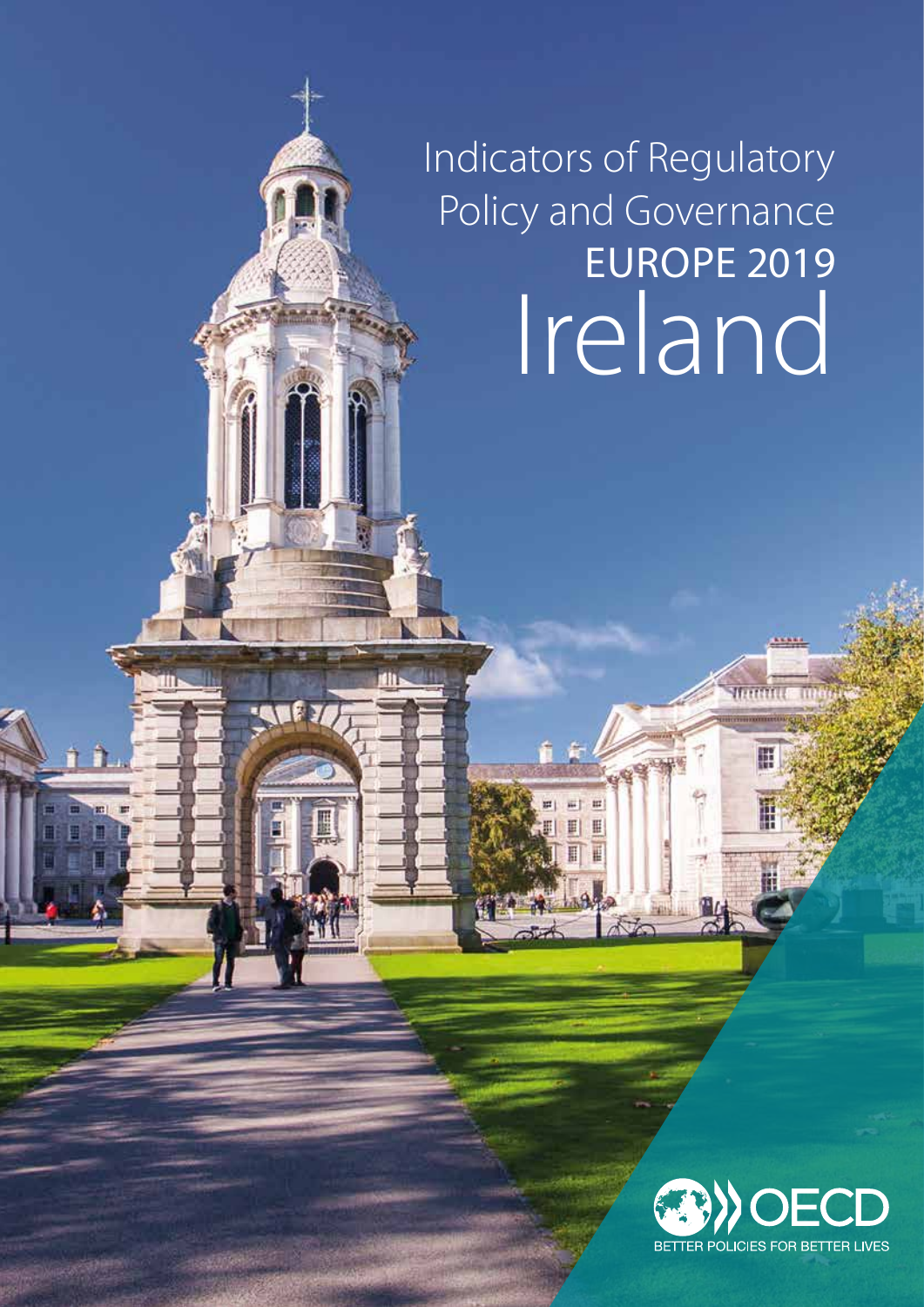# Overview and recent developments Ireland

Ireland recently made some improvements to its regulatory policy system, particularly in the areas of consultation and *ex post* evaluation.

A Consultation Principles and Guidance document was issued in 2016, and the government is more broadly promoting open data, citizen participation and greater public governance and accountability via the Open Government Partnership (OGP) National Action Plan. Progress is also underway to consolidate various department consultation notices on a central government website by the end of 2018. Despite these recent improvements, Ireland's consultation practices do not yet operate on a systematic basis across government departments.

Since June 2016, standing orders from Parliament state that the Minister responsible for implementing a law must provide an *ex post* assessment of its functioning within a year. A number of sectoral Departments have also started to carry out policy and mandate reviews, which are required at least every seven years according to the Policy Statement on Economic Regulation issued in 2013.

Ireland continues to conduct mandatory RIA for all primary laws and major subordinate regulations. In order to more effectively monitor and assess the quality of RIA implementation, Ireland should consider establishing a central oversight body.

### INSTITUTIONAL SETUP FOR REGULATORY OVERSIGHT

The **Department of the Taoiseach** is responsible for the effectiveness of regulators and, together with the **Office of the Attorney General,** ensures the transparency and quality of legislation. It is also responsible for setting the overall government multi-sectoral policy in Ireland. As part of its overarching policy-setting, the Department of the Taoiseach aims to reduce regulatory burden, promote regulatory quality, encourage a businessfriendly regulatory environment, and ensure interdepartmental co-ordination in regulatory development. The Department of the Taoiseach has pioneered the Better Regulation agenda in Ireland in 2004 and issued Ireland's first guidance document on RIA in 2005. The **Department of Public Expenditure and Reform (DPER)** has since taken over responsibilities on RIA guidance. DPER also provides training in various regulatory management tools, including RIA, *ex-post* evaluation, and stakeholder engagement. Most recently, DPER issued

a Consultation Principles and Guidance document in 2016. However, the implementation of regulatory management tools and oversight of sectoral economic regulators remains the responsibility of the relevant Department(s).

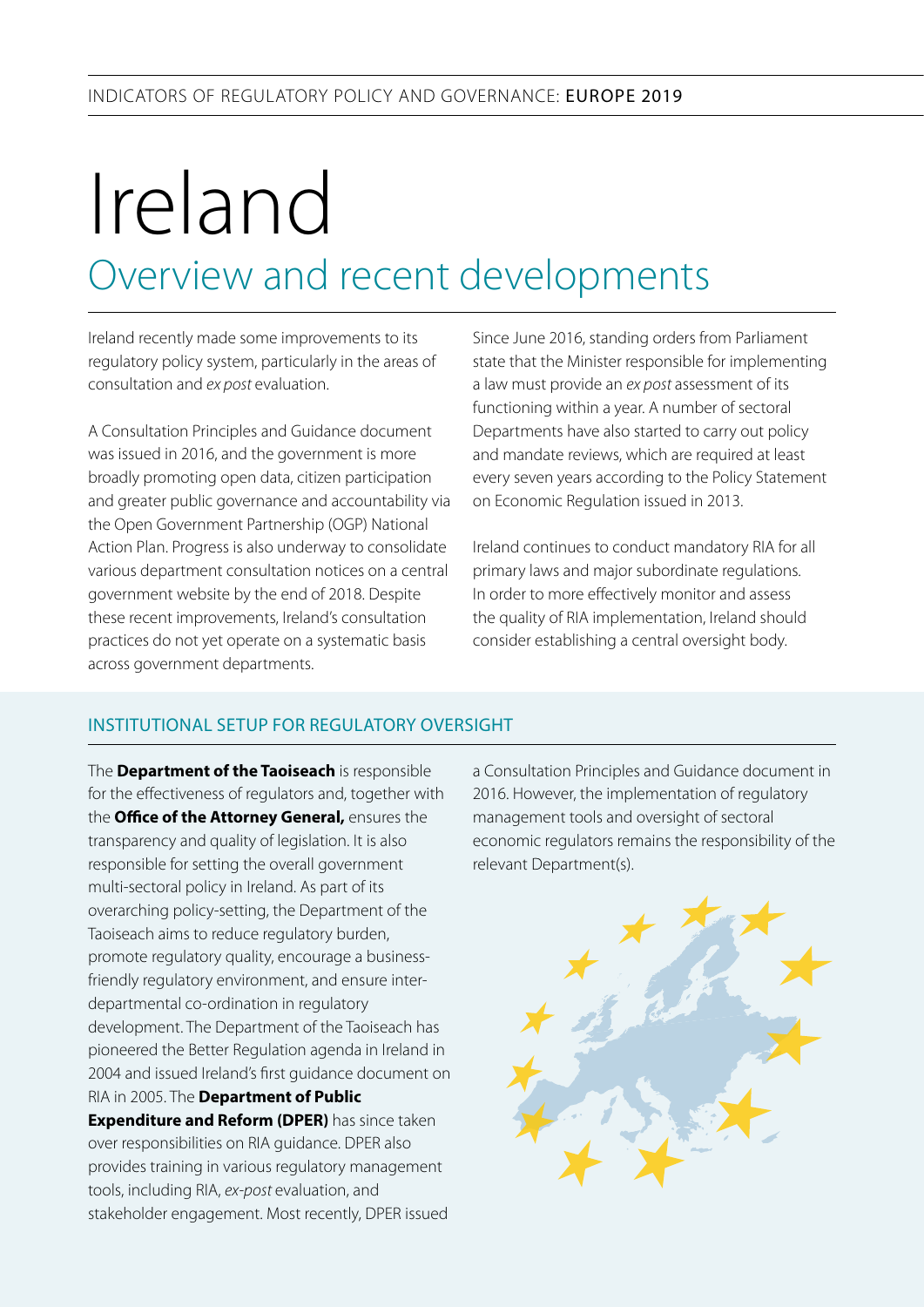

#### **INDICATORS OF REGULATORY POLICY AND GOVERNANCE (IREG): IRELAND, 2018**

*Note:* The more regulatory practices as advocated in the *[OECD Recommendation on Regulatory Policy and Governance](http://www.oecd.org/governance/regulatory-policy/2012-recommendation.htm)* a country has implemented, the higher its iREG score. The indicators on stakeholder engagement and RIA for primary laws only cover those initiated by the executive (98% of all primary laws in Ireland).

*Source: OECD Indicators of Regulatory Policy and Governance* (iREG) 2018, [http://oe.cd/ireg.](http://oe.cd/ireg)

#### **REQUIREMENTS TO USE REGULATORY MANAGEMENT TOOLS FOR EU-MADE LAWS: IRELAND**

| <b>Stakeholder engagement</b>                                                                                              |           | <b>Regulatory impact assessment</b>                                                                                   |            |
|----------------------------------------------------------------------------------------------------------------------------|-----------|-----------------------------------------------------------------------------------------------------------------------|------------|
| <b>Development Stage</b>                                                                                                   |           |                                                                                                                       |            |
| The government facilitates the engagement of domestic<br>stakeholders in the European Commission's consultation<br>process | Yes       |                                                                                                                       |            |
| <b>Negotiation stage</b>                                                                                                   |           |                                                                                                                       |            |
| Stakeholder engagement is required to define the<br>negotiating position for EU directives/regulations                     | <b>No</b> | RIA is required to define the negotiating position for EU<br>directives/regulations                                   | Yes        |
| Consultation is required to be open to the general public                                                                  | No        |                                                                                                                       |            |
| <b>Transposition stage</b>                                                                                                 |           |                                                                                                                       |            |
| Stakeholder engagement is required when transposing<br><b>EU</b> directives                                                | No        | RIA is required when transposing EU directives                                                                        | Yes        |
| The same requirements and processes apply as for<br>domestically made laws                                                 | <b>No</b> | The same requirements and processes for RIA apply as<br>for domestically made laws                                    | Yes        |
| Consultation is required to be open to the general public                                                                  | No        | RIA includes a specific assessment of provisions added<br>at the national level beyond those in the EU directives     | Yes        |
|                                                                                                                            |           | RIA distinguishes between impacts stemming from EU<br>requirements and additional national implementation<br>measures | <b>Yes</b> |

*Source: OECD Indicators of Regulatory Policy and Governance* (iREG) 2018,<http://oe.cd/ireg>.